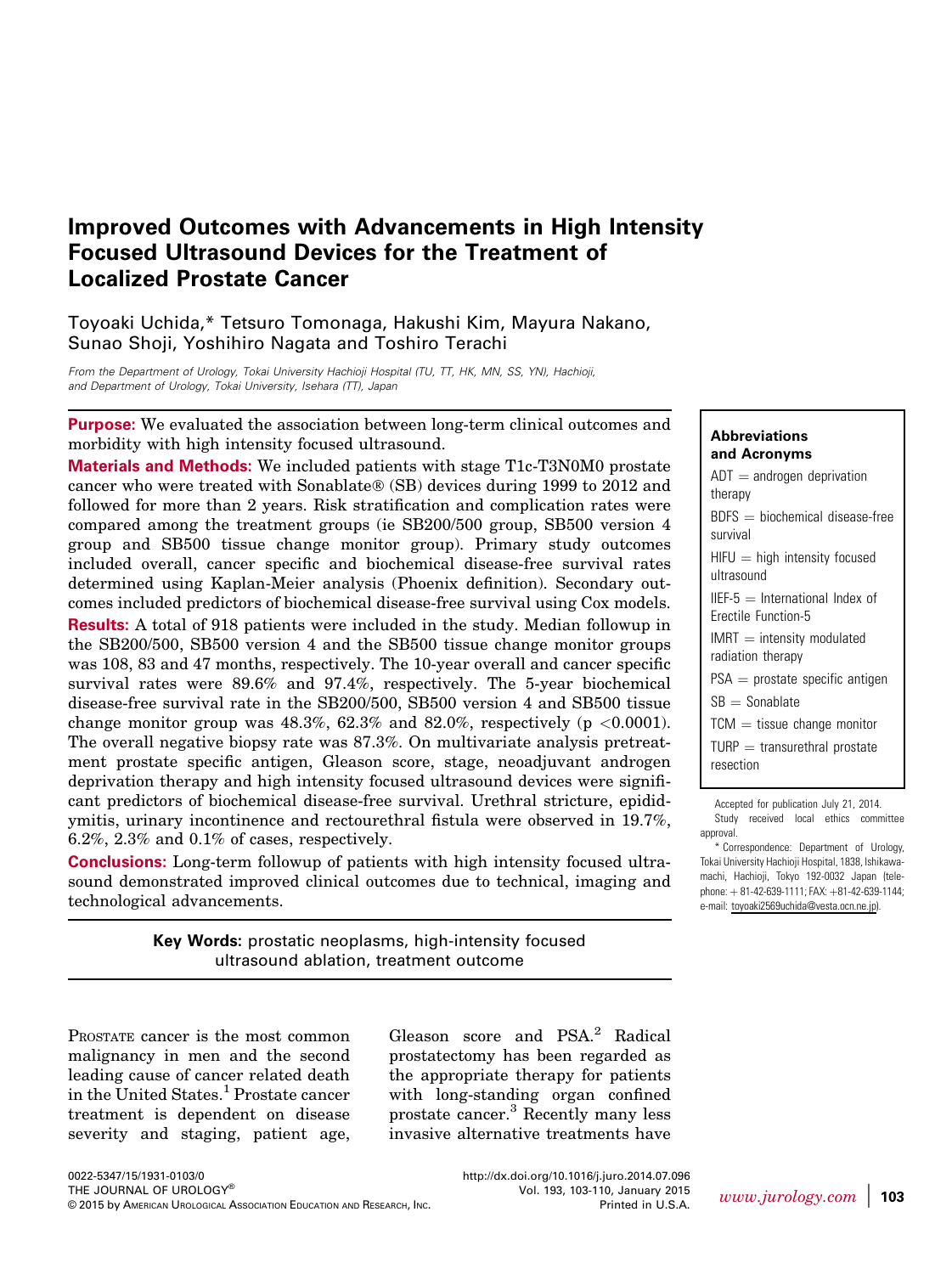been developed for patients with localized prostate cancer who are not candidates for surgery. Active surveillance, brachytherapy, IMRT, cryosurgical ablation, laparoscopic radical prostatectomy and robot-assisted radical prostatectomy have all been used to treat patients with prostate cancer. $4^{-10}$  $4^{-10}$  $4^{-10}$  $4^{-10}$ 

HIFU is a noninvasive technique that induces coagulative necrosis in tumors without surgical exposure or insertion of instruments into the lesion.<sup>[11](#page-7-0)-[13](#page-7-0)</sup> Currently the Ablatherm® and Sonablate devices are commercially available to treat patients with prostate cancer.<sup>[11](#page-7-0)-[16](#page-7-0)</sup> Although the fundamental HIFU features of both systems are identical, they have several technical differences.<sup>[13](#page-7-0)</sup> We report the first long-term outcomes to our knowledge of SB HIFU devices for the treatment of patients with localized prostate cancer.

# MATERIALS AND METHODS

### Devices

Many improvements have been made to the SB device to shorten the operative time and improve clinical outcomes.[13](#page-7-0) The cycle time was reduced from 16 to 6 seconds per focus lesion. The focus volume was also enlarged from  $2.0 \times 2.0 \times 10$  mm (0.04 cc) to  $3.0 \times 3.0 \times 12$  mm (0.108 cc). SB devices incorporate additional safety features including reflectivity measurements, stacking and TCM systems.[13](#page-7-0) The stacking system can refine the treatment plan before or during the procedure. The TCM system quantifies tissue changes based on comparisons of radio frequency ultrasound pulse echo signals at each treatment site and monitors lesion temperatures by color changes.<sup>[13](#page-7-0)</sup>

### Patients and Treatment Methods

This study was conducted from 1999 to 2012, and included 918 patients with clinical stage T1c-T3N0M0, biopsy proven, localized prostate cancer with a PSA less than 30 ng/ml, any Gleason score and neoadjuvant ADT less than 24 months before HIFU. All patients were required to have a minimal followup of 2 years after the last HIFU session. The 3 treatment groups were the SB200/500 group (408 patients treated from 1999 to 2006), SB500 version 4 group (239 patients treated from 2005 to 2009) and the SB500 TCM group (271 patients treated from 2007 to 2012). All patients were fully informed of the details of this treatment and provided written consent preoperatively. This study was approved by the local ethics committee.

### Followup and Definitions

Serum PSA was assayed every 3 months during followup. A postoperative prostate biopsy was performed 6 months after HIFU. Biochemical failure was defined according to the Phoenix ASTRO (American Society for Therapeutic Radiology and Oncology) definition (PSA nadir + 2 ng/ml).<sup>[17](#page-7-0)</sup> None of the patients received ADT or anticancer therapy before documented biochemical failure. Repeat HIFU was conducted in patients who

desired repeat HIFU, and had biochemical failure and viable cancer cells without distant metastasis. HIFU related complications were defined by the Clavien clas-sification.<sup>[18](#page-7-0)</sup> Patients were considered to have urinary continence if they did not use any pads or used only 1 safety pad daily. Erectile dysfunction was defined as a score of 7 or less on the IIEF-5 for patients who had a pretreatment IIEF-5 score of greater than 7 with no neoadjuvant androgen deprivation therapy before HIFU.[19](#page-7-0) Patients were identified as low, intermediate and high risk according to the 2003 risk group cate-gories of D'Amico et al.<sup>[20](#page-7-0)</sup>

#### Salvage Treatment

Salvage radical prostatectomy or radiation therapy was performed after the last HIFU session in the event of biopsy proven local recurrence and/or biochemical failure with the consent of each patient. However, all patients who were treated with salvage ADT showed no viable cancer cells or poor general health status.

#### Statistical Analysis

All statistical analyses were performed using the StatView<sup>®</sup> 5.0 software program. The chi-square test was used to assess the correlation among groups. A Kaplan-Meier analysis was performed to determine overall, cancer specific and biochemical disease-free survival rates. Cox proportional hazard regression models were used to evaluate the predictors of BDFS and  $p < 0.05$  was considered statistically significant.

### RESULTS

### Patient Characteristics

Median age, PSA, Gleason score and prostate volume for the entire cohort was 68 years (range 46 to 88), 8.57 ng/ml (range 1.36 to 29.8), 7 (range 3 to 10) and 22.3 ml (range 4.6 to 68.8), respectively [\(table 1](#page-2-0)). Clinical stages included T1b (8), T1c (551), T2a (82), T2b (112), T2c (131) and T3 (33). All patients had a histological diagnosis of prostatic adenocarcinoma according to the Gleason grading system. The histological grade included Gleason scores of  $2-6$  (452), 7 (337) and  $8-10$  (129) in the overall cohort. The number of patients with a PSA less than 10.0, 10.01 to 20.00 and greater than 20.0 ng/ml was 562 (61.2%), 289 (31.5%) and 67 (7.3%), respectively. The number of patients in the low, intermediate and high risk categories was 235 (25.6%), 465 (44.1%) and 278 (30.3%), respectively, with no significant differences among device groups.

Neoadjuvant ADT was administered to 540 (58.8%) patients for a median of 3.0 months (range 1 to 24) before the visit to our hospital, but no significant differences were observed among the groups. Median operative time and followup for the entire cohort was 116 minutes (range 30 to 394) and 78 months (range 6 to 163), respectively. In the SB200/500, SB500 version 4 and SB500 TCM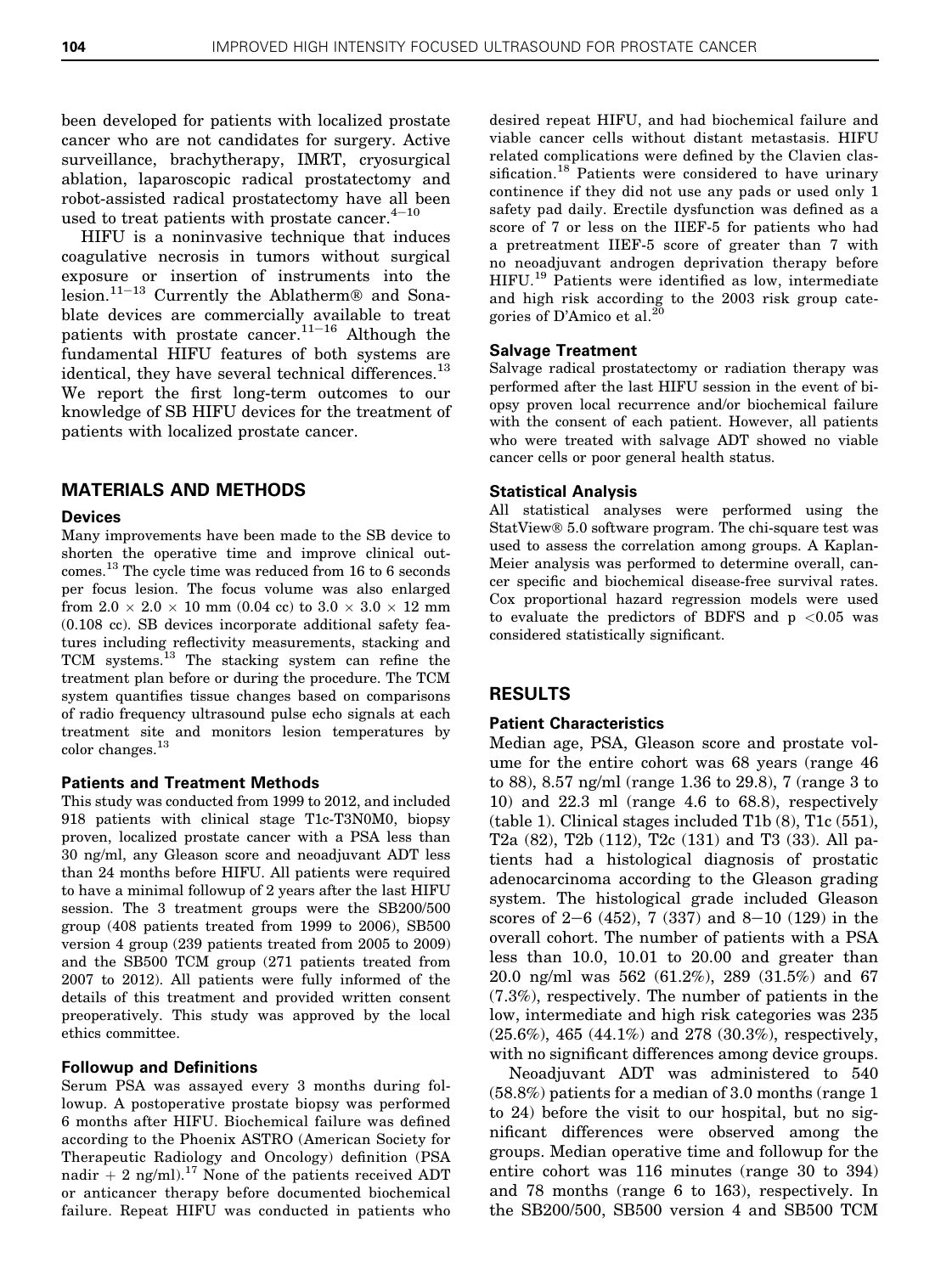#### <span id="page-2-0"></span>Table 1. Baseline patient characteristics

|                                       | SB200/500<br>1999-2006 |                    |      | SB500 Version 4<br>2005-2009 |      | SB500 TCM<br>2007-2012 |      | Overall<br>1999-2012 |  |
|---------------------------------------|------------------------|--------------------|------|------------------------------|------|------------------------|------|----------------------|--|
| Surgery yrs                           |                        |                    |      |                              |      |                        |      |                      |  |
| Median age (IQR)                      | 68                     | $(50 - 88)$        | 67   | $(46 - 83)$                  | 67   | $(48 - 85)$            | 68   | $(46 - 88)$          |  |
| Median ng/ml PSA (IQR)                |                        | $9.24(2.8 - 29.8)$ |      | $8.09$ $(2.51 - 29.0)$       |      | $8.06$ $(1.36 - 9.2)$  |      | $8.57(1.36 - 29.8)$  |  |
| Median Gleason score (IQR)            | 6                      | $(3 - 10)$         |      | $(4 - 10)$                   |      | $(4 - 10)$             |      | $(3 - 10)$           |  |
| Median cc prostate wt (IQR)           | 21.9                   | $(4.6 - 68.8)$     | 23.0 | $(8.1 - 60.4)$               | 22.3 | $(8.0 - 50.1)$         | 22.3 | $(4.6 - 68.8)$       |  |
| No. clinical stage (%):               |                        |                    |      |                              |      |                        |      |                      |  |
| T <sub>1</sub> b                      | 4                      | (1.0)              |      | (0.4)                        | 3    | (1.1)                  | 8    | (0.9)                |  |
| T <sub>1c</sub>                       | 222                    | (54.4)             | 154  | (64.4)                       | 175  | (64.6)                 | 551  | (60.0)               |  |
| T <sub>2a</sub>                       | 19                     | (4.7)              | 21   | (8.8)                        | 42   | (15.5)                 | 82   | (8.9)                |  |
| T <sub>2</sub> b                      | 72                     | (17.6)             | 21   | (8.8)                        | 20   | (7.4)                  | 113  | (12.3)               |  |
| T <sub>2c</sub>                       | 71                     | (17.4)             | 33   | (13.8)                       | 27   | (10.0)                 | 131  | (14.3)               |  |
| T <sub>3</sub>                        | 20                     | (4.9)              | 9    | (3.8)                        | 4    | (1.5)                  | 33   | (3.6)                |  |
| No. Gleason score (%):                |                        |                    |      |                              |      |                        |      |                      |  |
| $2 - 6$                               | 247                    | (60.5)             | 110  | (46.0)                       | 95   | (35.1)                 | 452  | (49.2)               |  |
|                                       | 109                    | (26.7)             | 91   | (38.1)                       | 137  | (50.6)                 | 337  | (36.7)               |  |
| $8 - 10$                              | 52                     | (12.7)             | 38   | (15.9)                       | 39   | (14.4)                 | 129  | (14.1)               |  |
| No. ng/ml PSA (%):                    |                        |                    |      |                              |      |                        |      |                      |  |
| $0 - 10.0$                            | 229                    | (56.1)             | 151  | (63.2)                       | 187  | (69.0)                 | 562  | (61.2)               |  |
| $10.1 - 20.0$                         | 139                    | (34.1)             | 73   | (30.5)                       | 72   | (26.6)                 | 289  | (31.5)               |  |
| 20.1 or Greater                       | 40                     | (9.8)              | 15   | (6.3)                        | 12   | (4.4)                  | 67   | (7.3)                |  |
| No. risk group (%):                   |                        |                    |      |                              |      |                        |      |                      |  |
| Low                                   | 112                    | (27.5)             | 61   | (25.5)                       | 62   | (22.9)                 | 235  | (25.6)               |  |
| Intermediate                          | 159                    | (39.0)             | 102  | (42.7)                       | 144  | (53.1)                 | 405  | (44.1)               |  |
| High                                  | 137                    | (33.6)             | 76   | (31.8)                       | 65   | (24.0)                 | 278  | (30.3)               |  |
| No. neoadjuvant hormonal therapy (%): | 250                    | (61.3)             | 143  | (59.8)                       | 177  | (54.2)                 | 540  | (58.8)               |  |
| Median operative mins (IQR)           | 145                    | $(30 - 394)$       | 95   | $(32 - 185)$                 | 107  | $(37 - 180)$           | 116  | $(30 - 394)$         |  |
| Median mos followup (IQR)             | 108                    | $(6 - 163)$        | 83   | $(6 - 99)$                   | 47   | $(15 - 79)$            | 78   | $(6 - 163)$          |  |

groups median operative times were 145, 95 and 107 minutes ( $p < 0.0001$ ), respectively, and median followup periods were 108, 83 and 47 months, respectively (table 1). TURP was performed in 137 (14.9%) patients to decrease prostate volume or remove large prostatic calcifications 1 month before HIFU. Twenty (4.9%), 41 (17.2%) and 76 (28.0%) patients were included in the SB200/500, SB500 version 4 and SB500 TCM groups, respectively.

# Pathological Features and Salvage Treatments after HIFU

The mean number of HIFU sessions was  $1.3 \pm 0.5$ and the numbers of patients in the sessions are listed in table 2. Post-HIFU prostate biopsies were performed in 758 of 918 (82.6%) patients. Control biopsies were negative in 662 of 758 patients (87.3%) in the entire cohort. The negative control biopsy rate in the SB200/500, SB500 version 4 and SB500 TCM group was 296 of 367 (80.6%), 182 of 195 (93.3%) and 184 of 196 (93.9%), respectively (p <0.0001, table 2).

A total of 254 (27.7%) patients received salvage treatment during followup, which included ADT (169, 18.0%), radiation therapy (75, 8.2%) and radical prostatectomy (10, 1.1%; table 2). Salvage treatment was provided for  $154 (37.7\%)$ ,  $74 (31.0\%)$ and 26 (9.6%) patients treated with the SB200/500, SB500 version 4 and SB500 TCM devices, respectively ( $p < 0.0001$ ).

# Overall, Cancer Specific and Biochemical Disease-Free Survival

The 10-year overall and cancer specific survival rates were 88.6% and 97.4%, respectively [\(fig. 1\)](#page-3-0). The BDFS rates at 5 and 10 years for the entire

Table 2. Number of HIFU sessions, negative prostate biopsy rates and salvage treatment after HIFU

|                                   | SB200/500      |        |     | SB500 Version 4 |     | SB500 TCM       |     | Overall        |
|-----------------------------------|----------------|--------|-----|-----------------|-----|-----------------|-----|----------------|
| No. HIFU sessions (%):            |                |        |     |                 |     |                 |     |                |
|                                   | 254            | (62.2) | 188 | (78.7)          | 258 | (95.2)          | 700 | (76.3)         |
|                                   | 121            | (29.7) | 46  | (19.2)          | 12  | (9.4)           | 179 | (19.5)         |
|                                   | 29             | (7.1)  | .5  | (2.1)           |     | (0.4)           | 35  | (3.8)          |
|                                   |                | (0.5)  |     |                 |     |                 |     | (0.2)          |
|                                   |                | (0.5)  |     |                 | O   |                 |     | (0.2)          |
| No./total No. prostate biopsy (%) | 296/367 (80.6) |        |     | 182/195 (93.3)* |     | 184/196 (93.9)* |     | 662/758 (87.3) |
| No. salvage treatment (%)         | 154            | (37.7) | 74  | (31.0)          | 26  | (9.6)           | 254 | (27.7)         |
| No. salvage therapy type (%):     |                |        |     |                 |     |                 |     |                |
| Hormonal therapy                  | 104            | (25.5) | 47  | (19.7)          | 19  | (7.0)           | 169 | (18.0)         |
| Radiation                         | 43             | (10.5) | 24  | (10.0)          | 8   | (3.0)           | 75  | (8.2)          |
| Radical prostatectomy             |                | (1.7)  |     | (1.3)           | 0   |                 | 10  | (1.1)          |

 $*$  p  $<$  0.0001.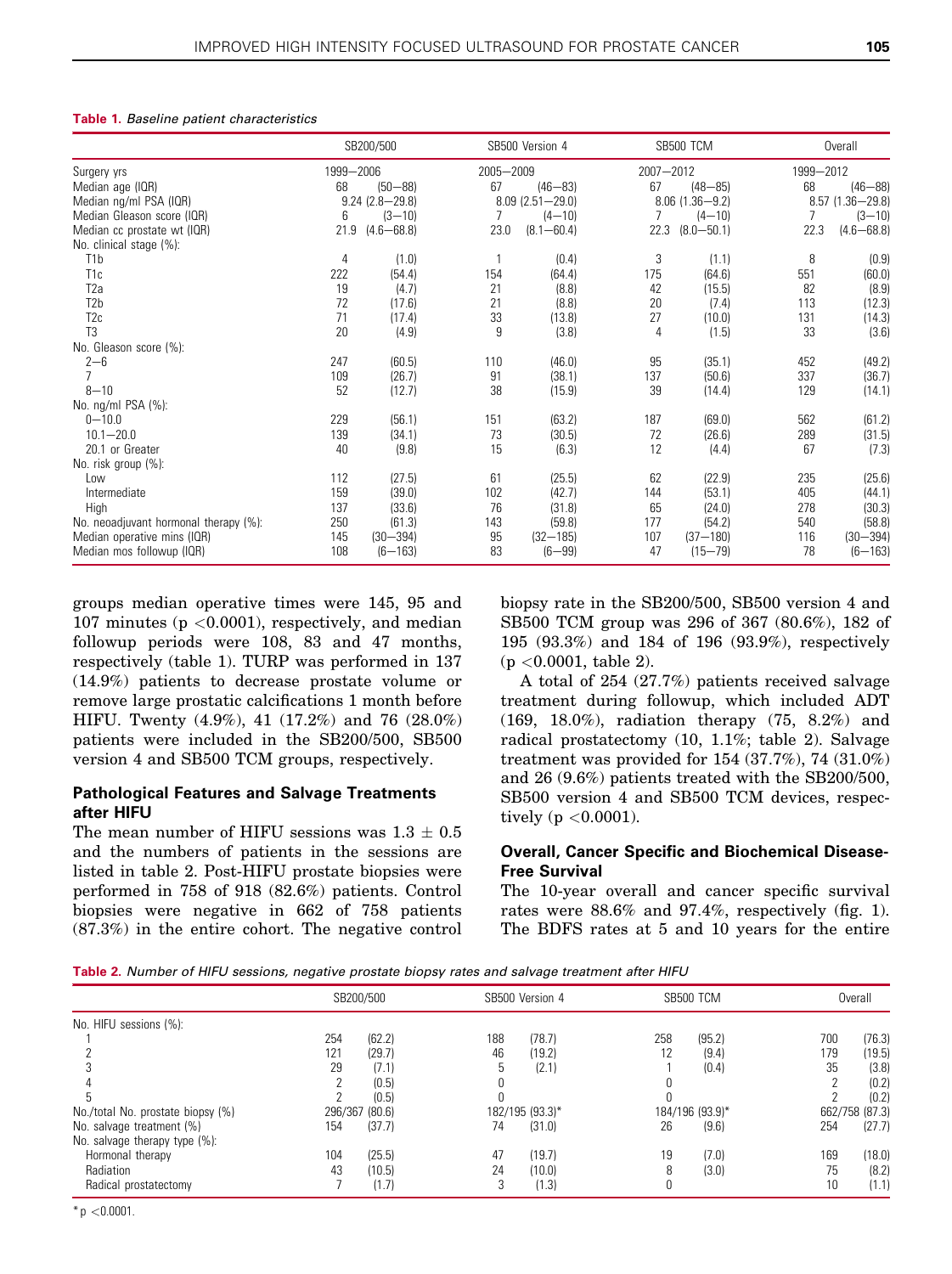<span id="page-3-0"></span>

population were 57.1% and 48.8%, respectively (fig. 2, A). The 5-year BDFS rates in the  $SB200/500$ , SB500 version 4, and SB500 TCM groups were 48.3%, 62.3% and 82.0%, respectively, and the 10 year BDFS rate in the SB200/500 group was  $38.4\%$  (p < 0.0001; fig. 2, B). The 10-year BDFS rates in the low, intermediate and high risk categories for the entire population were 63.2%, 51.5% and 32.1%, respectively ( $p \lt 0.0001$ ; [fig. 3](#page-4-0), A), whereas the 5-year BDFS rates in the low, intermediate and high risk categories in the SB500 TCM group were 95.0%, 80.9% and 71.9%, respectively ( $p = 0.0134$ ; fig.  $3, D$ ).

#### Outcome Prognostic Factors

In the multivariate Cox regression analysis pretreatment PSA 10.1 to 20.0 ng/ml ( $p = 0.0002$ ) and 20.1 to 30 ng/ml ( $p = 0.0016$ ), Gleason score 8 or greater (p = 0.0039), stage T2cN0M0 (p = 0.0024), use of neoadjuvant ADT ( $p < 0.0001$ ), and use of SB500 version 4 ( $p = 0.0036$ ) and SB500 TCM  $(p \leq 0.0001)$  HIFU devices were significantly different [\(table 3](#page-4-0)).

### Complications

None of the patients had perioperative mortality. The most frequent side effect was urethral stricture, which was observed in 181 of 918 (19.7%) cases during the first session and 52 of 263 (19.5%) in the repeat sessions [\(table 4\)](#page-5-0). Patients in the first session (138 of 181, 76.2%) and those in the repeat sessions (40 of 52, 76.9%) were treated with periodical urethral dilation using metal sounds (Clavien II), while the remaining patients in the first session (43 of 181, 23.8%) and those in the repeat sessions (12 of 52, 23.1%) were treated with internal urethrotomy with or without TURP (Clavien III). The second most frequent complication was acute epididymitis,



Figure 2. BDFS rates in all patients (A), and in SB200/500, SB500 version 4 and SB500 TCM groups (B)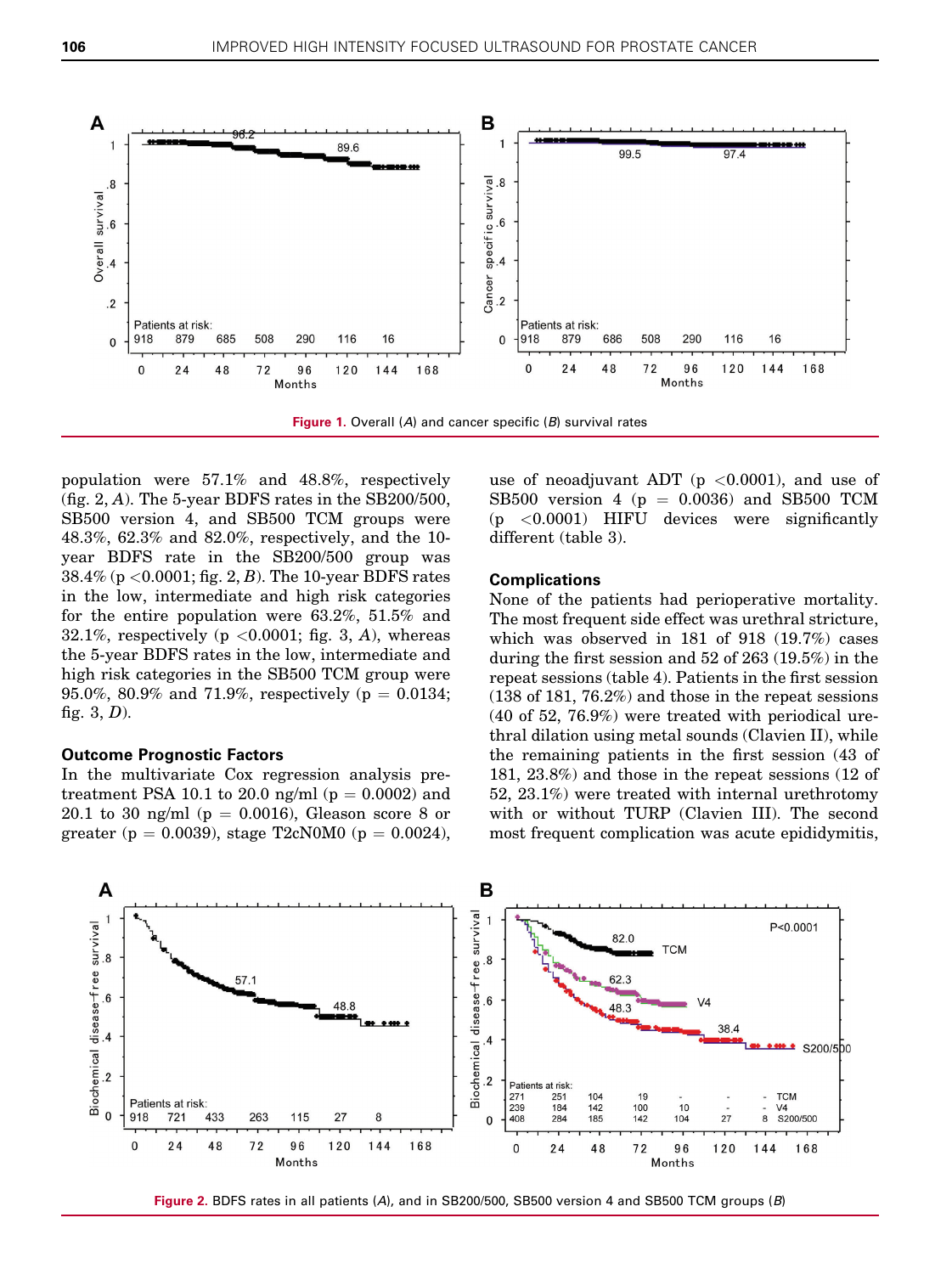<span id="page-4-0"></span>

Figure 3. BDFS curves according to risk group in all patients (A), and in SB200/500 (B), SB500 version 4 (C) and SB500 TCM (D) groups

Table 3. Prognostic factors of biochemical failure (Phoenix definition) in patients treated with HIFU

|                         | ΗR    | 95% CI          | p Value    |
|-------------------------|-------|-----------------|------------|
| Age                     | 0.992 | $0.976 - 1.008$ | 0.3115     |
| Prostate vol            | 0.992 | $0.979 - 1.006$ | 0.2503     |
| Pre-HIFU PSA:           |       |                 |            |
| $0 - 10.0$              | 1     | Reference       | Reference  |
| $10.1 - 20.0$           | 1.613 | 1.253-2.078     | 0.0002     |
| $20.1 - 30.0$           | 1.937 | 1.284-2.921     | 0.0016     |
| Pre-HIFU Gleason score: |       |                 |            |
| 6 or Less               | 1     | Reference       | Reference  |
| 7                       | 1.137 | $0.875 - 1.477$ | 0.3370     |
| 8 or Greater            | 1.626 | 1.169-2.262     | 0.0039     |
| Stage:                  |       |                 |            |
| T1bN0M0                 | 1.492 | $0.361 - 6.160$ | 0.5803     |
| T1cN0M0                 | 1     | Reference       | Reference  |
| T2aN0M0                 | 1.175 | $0.747 - 1.846$ | 0.4852     |
| T2bN0M                  | 1.059 | $0.750 - 1.495$ | 0.7454     |
| T2cN0M0                 | 1.615 | 1.186-2.220     | 0.0024     |
| T3N0M0                  | 1.587 | $0.954 - 2.639$ | 0.0752     |
| Pre-HIFU ADT:           |       |                 |            |
| No                      | 1     | Reference       | Reference  |
| Yes                     | 0.507 | $0.398 - 0.645$ | < 0.0001   |
| HIFU device:            |       |                 |            |
| SB200/500               | 1     | Reference       | Reference  |
| Version 4               | 0.683 | $0.528 - 0.883$ | 0.0036     |
| <b>TCM</b>              | 0.250 | $0.173 - 0.363$ | $<$ 0.0001 |

which was noted in 57 (6.2%) patients during the first session and 10 (3.8%) patients during repeat sessions. All patients were treated with antibiotics (Clavien II). Stress urinary incontinence was identified in 21 (2.3%) patients during the first session and 5 (1.9%) during repeat sessions, and all recovered within 12 months (Clavien II). There were no differences among the device groups and the number of HIFU sessions (ie first and repeat) for urethral stricture, acute epididymitis and stress urinary continence.

The incidence rate of Clavien III rectourethral fistula was significantly different in the repeat sessions for the SB200/500 (5 of 193, 2.6%; p <0.05) and SB500 version 4 (2 of 56, 3.6%;  $p < 0.01$ ) groups. In total, rectourethral fistula was observed in 1 of 918 (0.1%) and 7 of 263 (1.5%) patients during the first and repeat session(s), respectively ( $p < 0.0001$ ). There were no cases of rectourethral fistula in the SB500 TCM group. All patients were treated with a transit colostomy and direct closure of the fistula with a transanal approach followed by colostomy reversal. Bladder neck contracture was observed in 7 (0.8%) patients after the first session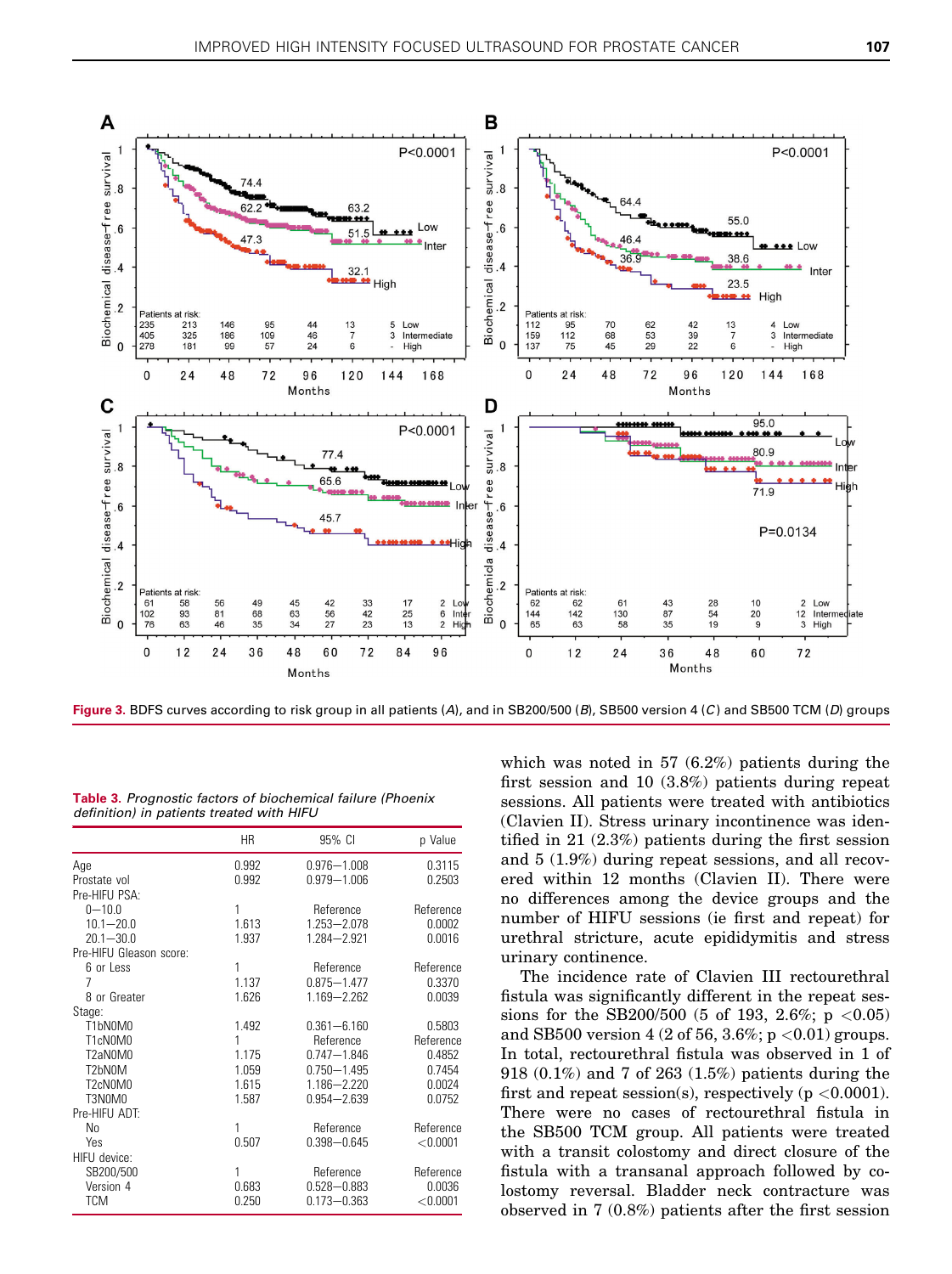|                                    | No./Total No. SB200/500 (%) | No./Total No. SB500 Version 4 (%) | No./Total No. SB500 TCM (%) | No./Total No. Overall (%) |
|------------------------------------|-----------------------------|-----------------------------------|-----------------------------|---------------------------|
| Urethral stricture:                |                             |                                   |                             |                           |
| First HIFU                         | 83/408 (20.3)               | 42/239 (17.6)                     | 56/271 (20.7)               | 181/918 (19.7)            |
| Repeat HIFU                        | 35/193 (19.1)               | 11/56<br>(19.6)                   | $6/14$ $(42.9)$             | 52/263 (19.5)             |
| Epididymitis:                      |                             |                                   |                             |                           |
| First HIFU                         | 22/408<br>(5.4)             | 16/239<br>(6.7)                   | 19/271 (7.0)                | 57/918 (6.2)              |
| Repeat HIFU                        | 5/193<br>(2.6)              | 3/56<br>(5.4)                     | $2/14$ $(14.3)$             | 10/263<br>(3.8)           |
| Urinary incontinence:              |                             |                                   |                             |                           |
| First HIFU                         | 4/408<br>(1.0)              | 9/239<br>(3.8)                    | (3.0)<br>8/271              | 21/918<br>(2.3)           |
| Repeat HIFU                        | 2/193<br>(1.0)              | 3/56<br>(5.4)                     | 0                           | 5/263<br>(1.9)            |
| Rectourethral fistula:             |                             |                                   |                             |                           |
| First HIFU                         | 1/408<br>(0.2)              | 0                                 | 0                           | 1/981<br>(0.1)            |
| Repeat HIFU                        | 5/193<br>$(2.6)^*$          | 2/56<br>$(3.6)$ <sup>†</sup>      | $\mathbf{0}$                | 7/263<br>$(1.5)$ ‡        |
| Bladder neck contracture:          |                             |                                   |                             |                           |
| First HIFU                         | $4/408$ $(1.0)$             | 1/239<br>(0.4)                    | (0.7)<br>2/271              | 7/918<br>(0.8)            |
| Repeat HIFU                        | 0                           | $\mathbf{0}$                      | $(7.1)^*$<br>1/14           | 1/263<br>(0.4)            |
| Perineal edema:                    |                             |                                   |                             |                           |
| First HIFU                         | 0                           | $\mathbf{0}$                      | 4/271<br>(1.5)              | 4/981<br>(0.4)            |
| Repeat HIFU                        | 1/193<br>(0.5)              | $(1.8)^*$<br>1/56                 | 0                           | 2/263<br>(0.8)            |
| Hematospermia:                     |                             |                                   |                             |                           |
| First HIFU                         | 1/408<br>(0.2)              | 2/239<br>(0.8)                    | 1/271<br>(0.4)              | 4/918<br>(0.4)            |
| Repeat HIFU                        | N                           | <sup>0</sup>                      | 0                           | Ŋ                         |
| Acute pyelonephritis:              |                             |                                   |                             |                           |
| <b>First HIFU</b>                  | 0                           | 1/239<br>(0.4)                    | 2/271<br>(0.7)              | 3/918<br>(0.3)            |
| Repeat HIFU                        | 2/193<br>$(1.0)^*$          | $\mathbf{0}$                      | 0                           | 2/263<br>(0.8)            |
| Hemorrhoid:                        |                             |                                   |                             |                           |
| First HIFU                         | 0                           | 0                                 | 1/271<br>(0.4)              | 1/918<br>(0.1)            |
| Repeat HIFU                        | 0                           | 0                                 | <sup>0</sup>                | Ŋ                         |
| Symphysitis:                       |                             |                                   |                             |                           |
| First HIFU                         | 0                           | 0                                 | 1/271<br>(0.4)              | $1/918$ $(0.1)$           |
| Repeat HIFU                        | 0                           | $\mathbf{0}$                      | 0                           | 0                         |
| Erectile dysfunction first HIFU: § |                             |                                   |                             |                           |
| 6 Mos                              | (47.5)<br>19/40             | 15/35<br>(42.9)                   | 43/59<br>(72.9)             | 77/134 (57.5)             |
| 1 Yr<br>2 Yrs                      | 15/36<br>(41.7)             | (25.8)<br>8/31                    | (68.9)<br>42/61             | 65/128 (50.8)             |
|                                    | 6/29<br>(20.7)              | (18.5)<br>5/27                    | 26/50 (52.0)                | 37/106 (34.9)             |

### <span id="page-5-0"></span>Table 4. Overall mortality and morbidity

 $tp < 0.0001$ .

§ IIEF-5 less than 7.

and 1 (0.4%) patient after repeat sessions. All patients were treated with bladder neck incision with/without TURP (Clavien III). Perineal edema, hematospermia, acute pyelonephritis, hemorrhoid or symphysitis were noted in a few cases. Erectile dysfunction (IIEF-5 less than 8) was observed after 6 (77 of 134, 57.5%), 12 (65 of 128, 50.8%) and 24 (37 of 106, 34.9%) months after HIFU (table 4).

# **DISCUSSION**

HIFU has emerged as an alternative therapeutic option for patients with clinically localized prostate cancer who are not suitable candidates for radical prostatectomy according to European Association of Urology guidelines.<sup>[2](#page-6-0)</sup> Ganzer et al reported 14-year outcomes in 538 patients with localized prostate cancer.<sup>[14](#page-7-0)</sup> The BDFS rates at 5 and 10 years were 81% and 61%, respectively. The 5-year BDFS rates for low, intermediate and high risk patients were 88%, 83% and 48%, while the 10-year BDFS rates were 71%, 63% and 32%, respectively. The salvage treatment rate was  $18\%$ . Thüroff and Chaussy

conducted a [15](#page-7-0)-year study involving 704 patients.<sup>15</sup> The BDFS rates by risk group varied from 92% to 84% with 5-year rates and 68% to 60% with 10-year rates. At the 10-year followup salvage therapy was initiated in less than 2% of low risk patients, and 27% to 36% of intermediate and high risk patients. In addition, Crouzet et al reported on 1,002 consecutive patients treated with the Abla-therm device.<sup>[16](#page-7-0)</sup> The 8-year BDFS rates were  $76\%$ for low risk patients, 67% for intermediate risk patients and 57% for high risk patients. Salvage therapies such as external beam radiation therapy (13.8%), external beam radiation therapy plus ADT  $(9.7\%)$  and ADT alone  $(12.1\%)$  were used.

In the SB treatment group we previously reported an 8-year study involving 517 consecutive patients treated with the SB200/500 and SB500 version 4 HIFU devices.<sup>12</sup> In this study we found a long-term clinical outcome of HIFU involving the latest SB500 TCM device. Operative time decreased from 145 minutes in the SB200/500 group to 107 minutes in the SB500 TCM group. Clinical efficacy significantly improved with the different generation of

 $*$  p < 0.05.

 $tp < 0.01$ .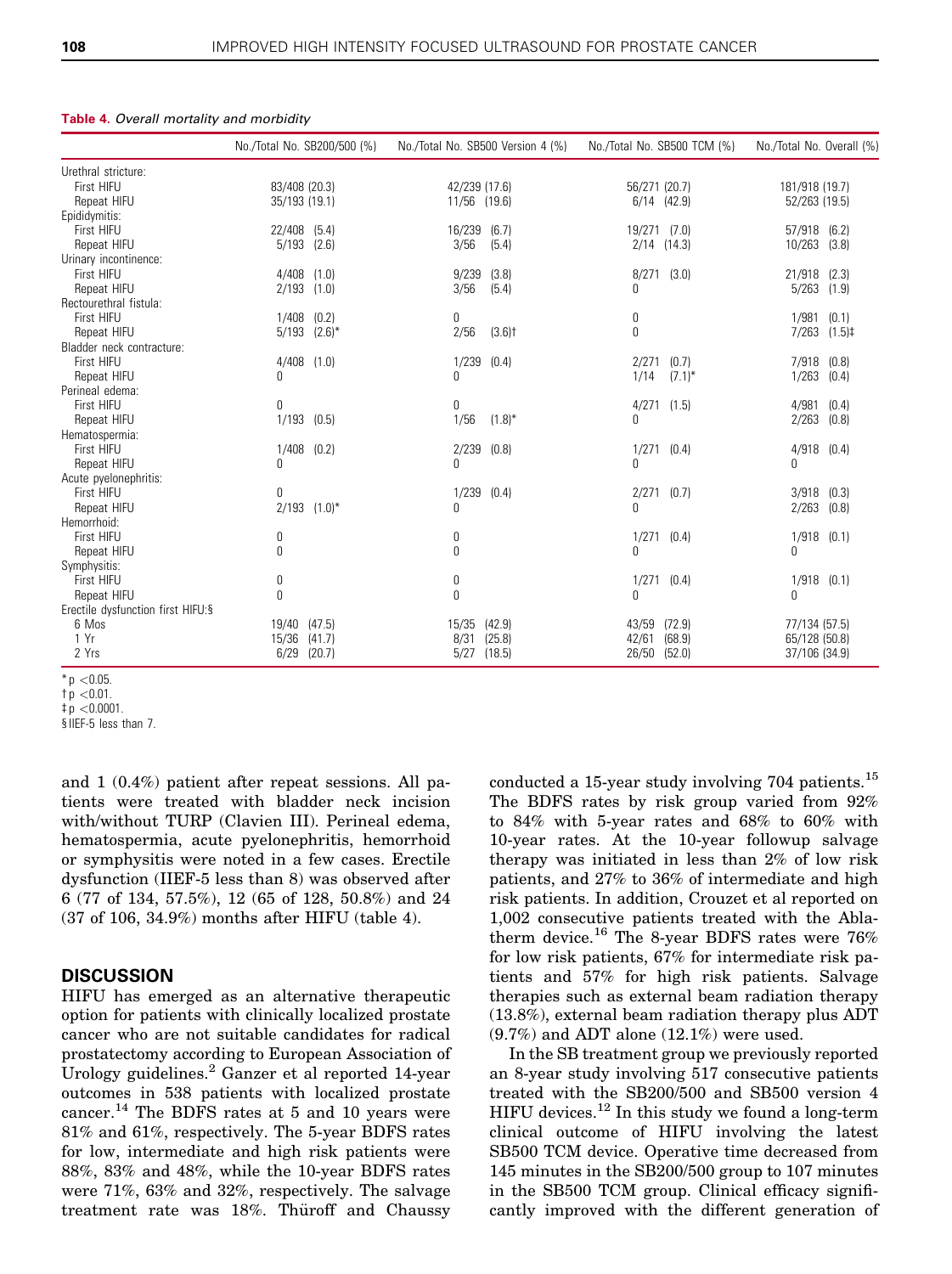<span id="page-6-0"></span>HIFU technology. The percentage of negative prostate biopsy after HIFU increased from 80.6% in the SB200/500 group to 93.3% in the SB500 version 4 and 93.9% in the SB500 TCM group. The BDFS rates at 5 years also increased from 48.3% in the SB200/500 group to 62.3% in the SB500 version 4 group and 82.0% in the SB500 TCM group. This improvement may be due to the stack and TCM features, which can change the treatment region more accurately and allow power intensity control for maintaining appropriate temperature at each focus lesion even during treatment.<sup>[13](#page-7-0)</sup>

Recently Vora et al reported that the BDFS rates for IMRT with a median radiation dose of 75.6 Gy at 9 years were 77.4%, 69.6% and 53.3% for low, intermediate and high risk patients.<sup>5</sup> In a multiinstitutional study Zelefsky et al reported that the 8-year relapse-free survival rates for brachytherapy using the Phoenix ASTRO criteria were 74% and 61% for the low and intermediate risk groups, respectively.<sup>7</sup> The 10-year BDFS rates in patients treated with cryotherapy were 80.6%, 74.2% and 45.5% for the low, intermediate and high risk groups, respectively.<sup>8</sup> Sukumar et al reported that the 8-year BDFS survival rate after robot-assisted radical prostatectomy was  $81\%$ .<sup>[10](#page-7-0)</sup> We obtained similar clinical outcomes when we compared HIFU in the SB500 TCM group to treatment alternatives (ie IMRT, brachytherapy, cryotherapy and robotassisted radical prostatectomy).

In this study the most frequent complication of HIFU was urethral stricture. Ganzer et al observed bladder outlet obstruction in 152 (28.3%) patients.<sup>[14](#page-7-0)</sup> Thüroff and Chaussy also reported secondary obstructions (due to necrotic or scar tissue resulting in bladder neck or intraprostatic stenosis) in 19% to 24% of cases.<sup>[15](#page-7-0)</sup> Crouzet et al reported a decrease in bladder outlet obstruction (from 34.9% to 5.9%) with advances in technology.<sup>[16](#page-7-0)</sup> Combined treatments of TURP and HIFU reduced catheter time and bladder outlet obstruction rates compared to HIFU alone.<sup>[15,21](#page-7-0)</sup>

Acute epididymitis was the second most frequent side effect after HIFU in our study. In a large series of patients treated with HIFU, rectourethral fis-tulas were reported in 0.23% to 0.7% of patients.<sup>[13](#page-7-0)</sup> In our series rectourethral fistula developed in only 1 (0.1%) patient after primary HIFU but 7 of 263 (1.5%) patients had a rectourethral fistula after repeat HIFU. In fact, most fistulas occurred during the early stages of treatment. However, the incidence of rectourethral fistulas also decreased significantly with the improvement of devices and treatment procedures.

The incidence of erectile dysfunction in 2 recent HIFU series using the Ablatherm device ranged from  $35\%$  to  $45\%$ . $^{14-16}$  $^{14-16}$  $^{14-16}$  $^{14-16}$  $^{14-16}$  In the current study  $34.9\%$  of patients exhibited erectile dysfunction 24 months after HIFU therapy. In general, the radical nature of prostate cancer treatment and preservation of sexual function are controversial because postoperative erectile dysfunction depends on preservation of the neurovascular bundles that sometimes exhibit tumor invasion. Recent advances in focal therapy for prostate cancer with HIFU might reduce rates of erectile dysfunction.<sup>[22,23](#page-7-0)</sup> Further investigations are required to confirm this important conclusion.

Limitations of this study include its single-arm nature and retrospective design. Furthermore, neoadjuvant androgen deprivation therapy performed in this study can have potential bias in the survival analysis.

# **CONCLUSIONS**

This study involved a large consecutive series of patients treated with primary HIFU for clinically localized prostate cancer. The rate of BDFS has improved significantly in recent years due to technical improvements in the SB device. Further randomized controlled trials with other treatment modalities will clarify the benefits of this treatment.

# REFERENCES

- 1. American Cancer Society: Cancer Facts & Figures 2014. Available at[www.cancer.org/research/cancer](http://www.cancer.org/research/cancerfactsstatistics/cancerfactsfigures2014/) [factsstatistics/cancerfactsfigures2014/](http://www.cancer.org/research/cancerfactsstatistics/cancerfactsfigures2014/). Accessed March 8, 2014.
- 2. Heidenreich A, Bastian PJ, Bellmunt J et al: EAU guidelines on prostate cancer. Part 1: screening, diagnosis, and local treatment with curative intent-update 2013. Eur Urol 2014; 65: 124.
- 3. Roehl KA, Han M, Ramos CG et al: Cancer progression and survival rate following anatomical radical retropubic prostatectomy in

3,478 consecutive patients: long-term results. J Urol 2004; 172: 910.

- 4. Bill-Axelson A, Holmberg L, Ruutu M et al: Radical prostatectomy versus watchful waiting in early prostate cancer. N Engl J Med 2014; 370: 932.
- 5. Vora SA, Wong WW, Schild SE et al: Outcome and toxicity for patients treated with intensity modulated radiation therapy for localized prostate cancer. J Urol 2013; 190: 521.
- 6. Spratt DE, Pei X, Yamada J et al: Long-term survival and toxicity in patients treated with high-dose intensity modulated radiation therapy for localized prostate cancer. Int J Radiat Oncol Biol Phys 2013; 85: 686.
- 7. Zelefsky MJ, Kuban DA, Levy LB et al: Multiinstitutional analysis of long-term outcome for stage T1-T2 prostate cancer treated with permanent seed implantation. Int J Radiat Oncol Biol Phys 2007; 67: 327.
- 8. Cohen JK, Miller RJ Jr, Ahmed S et al: Ten-year biochemical disease control for patients with